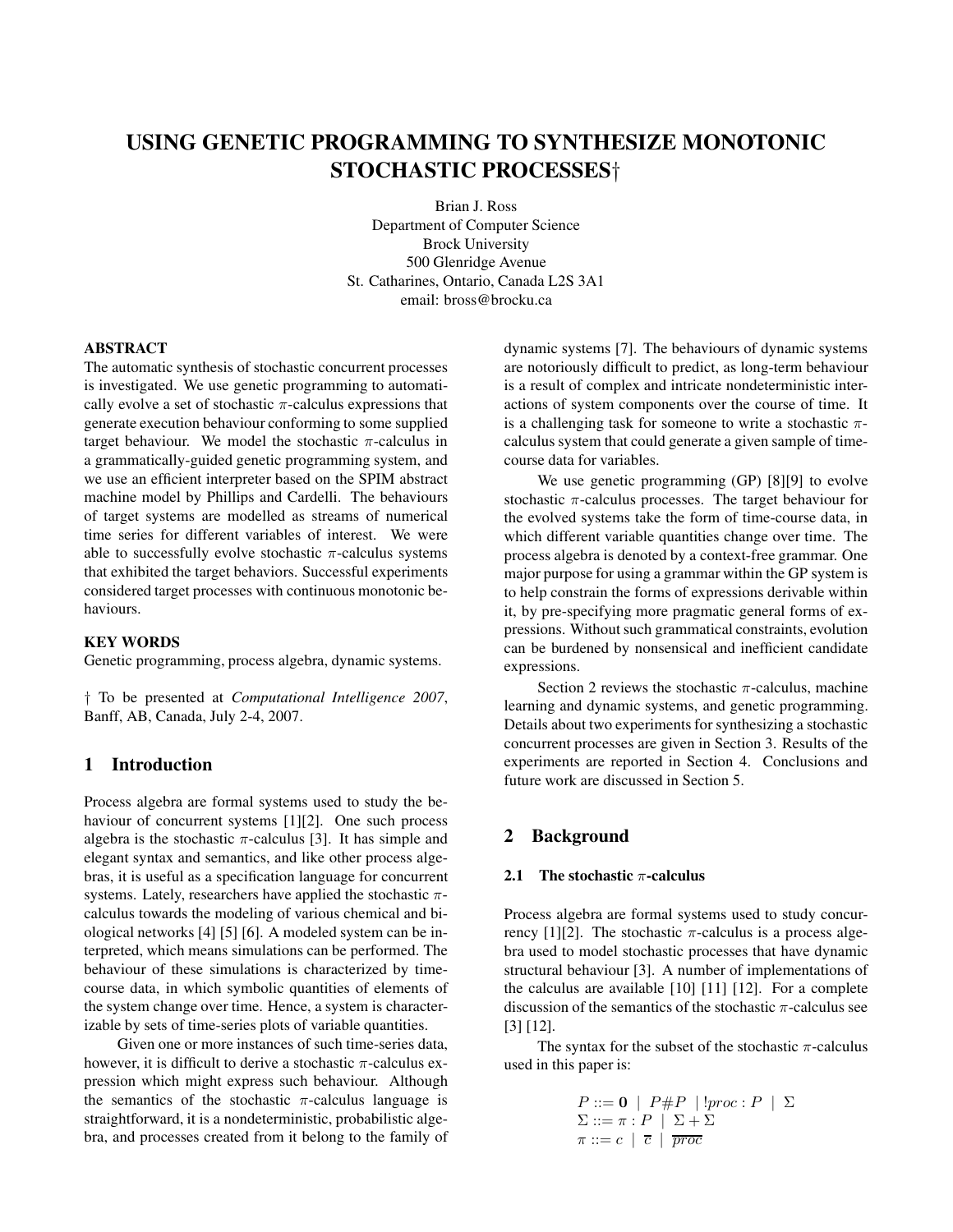A process P is either a null process **0**, two processes running in parallel via  $#$ , a process definition defined with a replication operator !, or a choice expression  $\Sigma$ . A choice expression is either one or more terms that can be stochastically selected. A term is either an input  $(x)$  or output  $(\overline{x})$ action, or process call. Process calls are output actions with process names.

The essential idea of process execution in the (nonstochastic)  $\pi$ -calculus is the following transition:

$$
(x:P_1+\Sigma_1)\#(\overline{x}:P_2+\Sigma_2)\#P_3 \stackrel{rate(x)}{\rightarrow} P_1\#P_2\#P_3
$$

Here, a synchronous handshaking communication has arisen along channel  $x$ , and the entire expression has transformed. The other choices of actions in the  $\Sigma_i$  terms have been pre-empted by this communication.

The stochastic  $\pi$ -calculus enhances this execution model by considering communication rates of channels and the quantities of channels available for communication. When a number of synchronous communications like  $x$  above are available, the semantics will select a particular action based upon its probabilistic likelihood relative to other actions available. An action that has a higher rate of execution or more instances available in the overall expression, will be more likely to be selected for a transition. This stochastic selection mechanism is called the *Gillespie algorithm*, and was invented for use in chemical reaction simulations [13]. It first computes the overall probabilities of the active channels (those with both output and input terms connected via parallel composition), and selects one via an exponential distribution. A result of the selection will be a transformation of the overall expression as above, as well as an update to a global time variable. The time is updated by an amount inversely proportional to the action probability, which reflects the higher frequency of more probable actions.

Using the above ideas, a stochastic  $\pi$ -calculus simulation will involve the dynamic alteration of an expression, whose instances (quantities) of various channels within terms change over time. Hence the behaviour of the process can be described by time-course plots of the channels. Furthermore, the nondeterministic nature of the simulation means that repeated simulations will usually result in different time-course plots, reflecting the stochastic nature of the process.

## **2.2 Dynamic systems and their inference**

Dynamic systems are systems that change state over time [7]. Many natural phenomena are modeled by dynamic systems. For example, a swing in motion can be modeled by its position in space over time. The metabolic chemical reactions within a cell can be modeled by the quantities of interacting proteins and substrates over time. The regulation of networks of interacting genes can be modeled by the expression and inhibition rates of the genes over time. The execution of stochastic processes as modeled by the

stochastic  $\pi$ -calculus is another another instance of a dynamic system.

The complex and chaotic nature of many dynamic systems has attracted the attention of the machine learning community. Dynamic systems are difficult for human beings to conceive and perceive. On the other hand, perhaps they may be conducive for automatic analysis by computers. Examples of the use of neural networks and/or evolutionary computation to infer dynamic systems and time series include [14] [15] [16] [17] [18] [19] [20] [21].

## **2.3 Genetic programming**

Genetic programming (GP) is a an evolutionary algorithm, in which individuals in the population denote computer programs [8] [9]. Chromosomes typically take the form of parse trees, in which internal nodes are functions, branches are argument expressions, and leafs are constants. Reproduction operators manipulate this tree structure, and must ensure that resulting trees are syntactically correct. In addition, a *closure* property specifies that all operators in the language must execute correctly on any argument value. This is necessary because randomly constructed and manipulated trees may result in many unforeseen language structures.

In the original implementiation of GP, the tree encoded a Lisp S-expression, which could therefore be directly executed by the Lisp interpreter. Subsequent implementations have experimented with a variety of representations and target languages. Grammatically-guided GP is used in this paper [22][23]. Here, the tree denotes a parse tree as represented by a context-free grammar, and tree creation and reproduction must respect grammatical correctness as defined by this grammar. An advantage of grammatically-guided GP is that the search space of program structures can be constrained by the grammars. This permits more sensible program structures to be constructed, which may result in higher-quality and more optimal solutions. Another advantage is that the closure property is easier to implement.

# **3 Experiments**

#### **3.1 An interpreter for the stochastic** π**-calculus**

It is important that the execution of stochastic  $\pi$ -calculus expressions is as efficient as possible. The genetic programming system will need to evaluate thousands of candidate expressions during the course of a run. Furthermore, due to the stochastic nature of the processes, each expression will need to be interpreted multiple times, in order to determine an average behaviour to evaluate.

A stochastic  $\pi$ -calculus interpreter has been implemented in Sicstus Prolog [24]. This interpreter is based on a stochastic  $\pi$ -calculus abstract machine (SPIM) [12]. The SPIM specification is the basis for an interpreter they wrote in OCAML, a symbolic object-oriented functional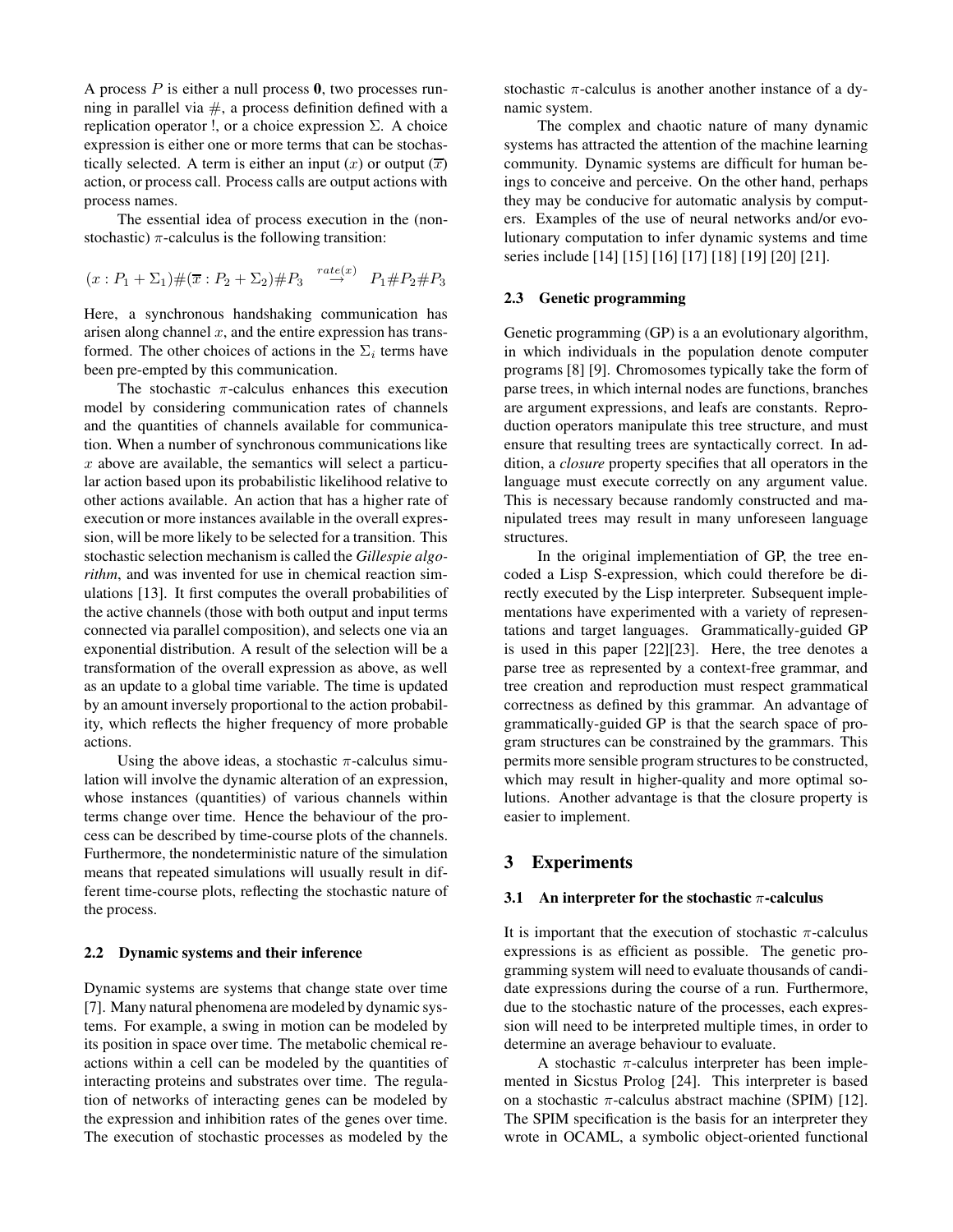| $Start ::= Ch Rates, Proc#Proc#Topexpr$           |
|---------------------------------------------------|
| $ChRates ::=$ $Float,$ $Float,$                   |
| $Proc ::=$ $!proc_i : Expr$                       |
| $To pexpr ::= Int@(PicCall : Guardseq)$           |
| $To pexpr#To pexpr$                               |
| $Expr$ ::= $Choice \mid Expr#Expr$                |
| $Choice := Pi: Guardseq   Choice + Choice$        |
| $Guardseq ::= 0$   $PicCall: Guardseq$   $Expr$   |
| $PiCall ::= Pi   \overline{proc} Int$             |
| $Pi$ ::= $NormCh$   $\overline{NormCh}$           |
| $NormCh \ ::= \ \mathbf{c} \in \mathsf{channels}$ |
| $Float ::= min_f \leq f \leq max_f$               |
| Int ::= $min_i \leq \mathbf{i} \leq max_i$        |
|                                                   |

Figure 1. A grammar for the stochastic  $\pi$ -calculus

language. Converting SPIM into a logic program based interpreter is similarly straightforward.

The stochastic  $\pi$ -calculus semantics are simple enough that the semantic rules can be converted virtually directly into statements of a symbolic language such as OCAML or Prolog. Unfortunately, the resulting execution will not be efficient. This is due to the fact that sound probabilistic evaluation of expressions requires that the entire set of  $\pi$ -calculus terms be reduced into a canonical form consisting of basic summation terms. These summations are then enumerated to determine the probabilities used by the Gillespie algorithm. The resulting probabilities determine which action pair is chosen for execution. This reduction and enumeration processis done each time a communication reduction occurs. The net result is that the reductions will be repeatedly performed during each state transition of the system, and most often are wastefully duplicated during each transition.

The essential idea of the abstract machine description is to convert high-level  $\pi$ -calculus terms into an intermediate representation that is more efficient to process, because it does not require repeated reduction during every transition of the system. The abstract machine representation saves earlier reductions and enumerations of expressions, and hence prevents their re-reduction during every transition. Only the terms that were directly involved in a transition are further reduced, and any changes due to these reductions are efficiently applied to the overall probabilities for the entire system. The net effect is a stochastic  $\pi$ -calculus interpreter that is much more efficient than one that works directly from raw expressions.

Although our interpreter handles the complete stochastic  $\pi$ -calculus, channel passing and restriction are not treated here, and process definitions are implemented without parameter passing [3].

#### **3.2 A grammar for the stochastic** π**-calculus**

We use grammatically guided genetic programming to evolve process algebra expressions. Our main intention for using grammatical GP is to constrain the possible forms of stochastic  $\pi$ -calculus expressions evolved. Without sensible grammatical constraints, it is too easy for the GP system to evolve large, complex, and inefficient expressions. The DCTG-GP system is used in our experiments [23]. This is a Prolog-based system, and it uses a definite-clause translation grammar (DCTG) to specify the target language to be evolved by genetic programming. A DCTG is a logical implementation of a context-free attribute grammar, and it permits the syntax and semantics of the GP language to be defined together.

A Backus-Naur Form (BNF) grammar for the stochastic  $\pi$ -calculus is in Figure 1. In the figure, capitalized labels are nonterminals, and lower case or bold-face are terminals. This grammar permits the channel rates to be evolved with an expression, as denoted by the *chRates* field. This will contain one floating point value per channel (unless overridden by the user). The *Start* rule defines expressions for each labelled process for the target expressions. Two references to *Proc* here will mean that two process expressions will be required. The *Topexpr* rule permits replicated expressions; for example, 5@E means that 5 parallel instances of expression  $E$  are created. Furthermore, each such expression is guarded by either a basic communication (*Pi*) or process call. The *Expr*, *Choice*, and *Guardseq* rules define the composition of π-calculus expressions. One constraint introduced in these rules is the use of *Pi* term guards in choice expressions, which ensures that each choice term introduces a communication, rather than a process call. Process calls are determined by an integer field, which when evaluated *modulo K* will specify a call to one of  $K$  processes.

#### **3.3 Evaluation of stochastic trajectories**

The stochastic processes being studied are dynamic systems with behaviours that change nondeterministically over time. This is in contrast to deterministic systems, whose behaviour is uniquely characterized by the conditions set during the starting state. Stochastic processes are challenging to analyze in a machine learning environment. Typically, systems to be learnt are not precisely characterizable by single time series of values. Rather, a target behaviour might be described by an average time series, possibly supplemented with statistical descriptions such as standard deviation. Likewise, candidate processes being evaluated during a GP run are nondeterministic, and a system can vary substantially during different interpretations.

The target system is described by a single set of time series, where each component series is the numerical state change of some variable of interest. Let A be a variable of a probabilistic process. Then trajectory  $j$  for this variable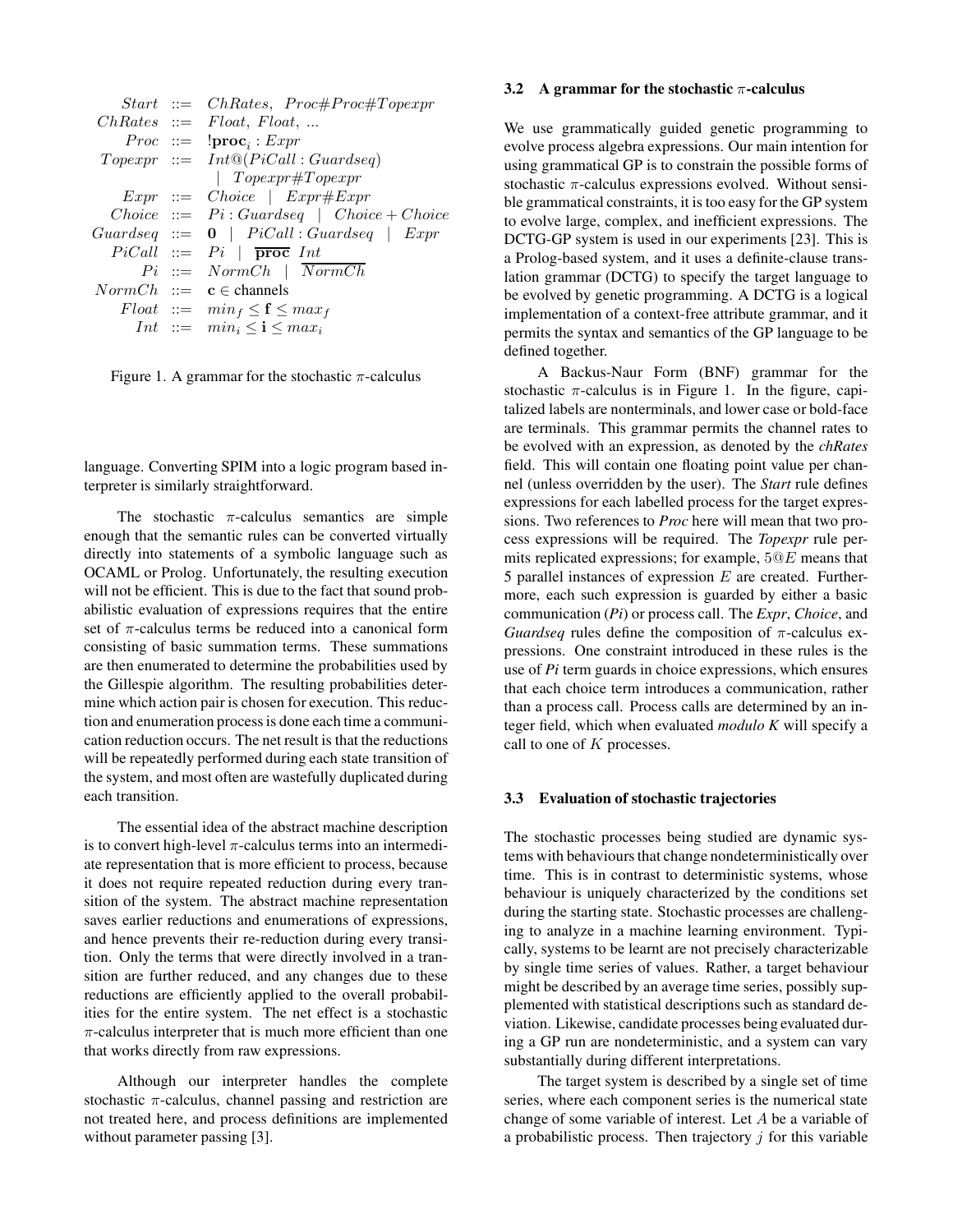```
Score \leftarrow 0
S \leftarrow interpret(E, max time, max transitions)
For each variable A with averaged target series \overline{A}:
    Let A' be the observed behaviour of A in S.
     For each (t_i, a_i) \in \overline{A}:
         If (t_i > \text{max time in } A') and (a_i > 0)Score ← Score+Penalty
         else
              \tilde{a} \leftarrow linear interpolate(A', t_i)
             Score ← Score + |a_i - \tilde{a}|
```
Figure 2. Evaluation of time series fit for process E

is denoted by the sequence,

$$
A^{j} = (t_{i}^{j}, a_{i}^{j}) \qquad i = 1, ..., k^{j}
$$

where  $a_i^j \geq 0$  is the value of variable A at time  $t_i^j$  at transition step  $i$ , and the maximum transition step for this trajectory is  $k^{j}$ . In the case of probabilistic target systems, an average time series  $\overline{A}$  is computed from a set of trajectories  $A^j.$ 

Stochastic processes are evaluated as follows. An expression  $E$  is interpreted, resulting in a set  $S$  of time series composed of individual series for different variables within  $E$ . The interpreter is supplied with maximum time and transition count limits, which will pre-empt the interpreter when necessary. There is a set of target variables of interest, whose behaviour is represented by the (average) time series described above. Should a variable of interest be missing from  $E$ , its time series will be empty. The sum of absolute errors is then computed for each variable series (Figure 2). If the interpreted series ends prematurely or is empty, then a penalty is administered when a non-zero target value is expected. Otherwise, the absolute error is computed. Because the target times do not necessarily match those of the interpreted series, the latter must have values linearly interpolated at the given target times. The absolute difference between the target and interpolated value at time  $t_i$  is then tallied for the entire target series. Performing the above for the entire interpreted series will result in an overall error (Score). The goal is to minimize this score.

The above evaluates one set of variable trajectories for a process expression  $E$ . This scoring is then done on a given number of separate interpretations and resulting trajectories, and the mean of all these scores is used as the overall fitness value for the process.

## **3.4 Special reproduction operators**

Standard crossover and mutation operators for grammatical GP are used [23]. To help in the evolution of processes with active communication behaviours, some specialized reproduction operators are introduced.

*Single rebalance mutation*: All the input channels, output channels, and process calls in an expression are tallied. The least referenced channel or process is determined,

and a term is constructed for it. For example, if there are no output calls to channel  $a$ , then one is created, and it replaces a random term in the expression.

*Complete rebalance mutation*: Every channel call missing an input or output reference has a term created for it, and it is placed in the expression. Missing processes calls are also placed in the expression.

Note that the random placement of these constructed terms may create new channel and process imbalances. For expediency's sake, these are not remedied.

## **3.5 GP parameters**

| Parameter              | Value                    |
|------------------------|--------------------------|
| Pre-culled population  | 2000                     |
| Population             | 1500                     |
| Generations            | 70                       |
| Runs                   | 20                       |
| Initialization         | ramped half½             |
| Initial max tree depth | 8                        |
| Max tree depth         | 12                       |
| Int. crossover         | 0.77                     |
| Ext. crossover         | 0.13                     |
| Terminal mutation      | 0.05                     |
| Internal mutation      | 0.02                     |
| Single rebal. mut.     | 0.02                     |
| Complete rebal. mut.   | 0.01                     |
| Tournament size        | 4                        |
| Elite migration        | 5                        |
| Penalty value          | 600                      |
| Lamarckian evol.       | 33% of init popn,        |
|                        | 5% of popn, every 7 gen. |
|                        |                          |

Table 1. Common GP parameters

Parameters common to both experiments are given in Table 1. Many parameters are standard in the literature [9], and are not discussed further. A few unique details are as follows. The initial population of 2000 is culled to 1500, by removing the weakest expressions. This culled population is then given a "Lamarckian boost" by performing local search on the weakest 33% of the individuals. Reproduction operations are applied to each of these individuals, until either an improvement of fitness is obtained, or a maximum of 5 operations are attempted. The improved expression, if any, then replaces the original one in the population. Lamarckian evolution is also applied to the population periodically during the run, using the approach in [25]. Here, 5% of the population is selected with tournament selection, and 6 reproduction operations are performed on each individual. The best performing altered individual replaces the original.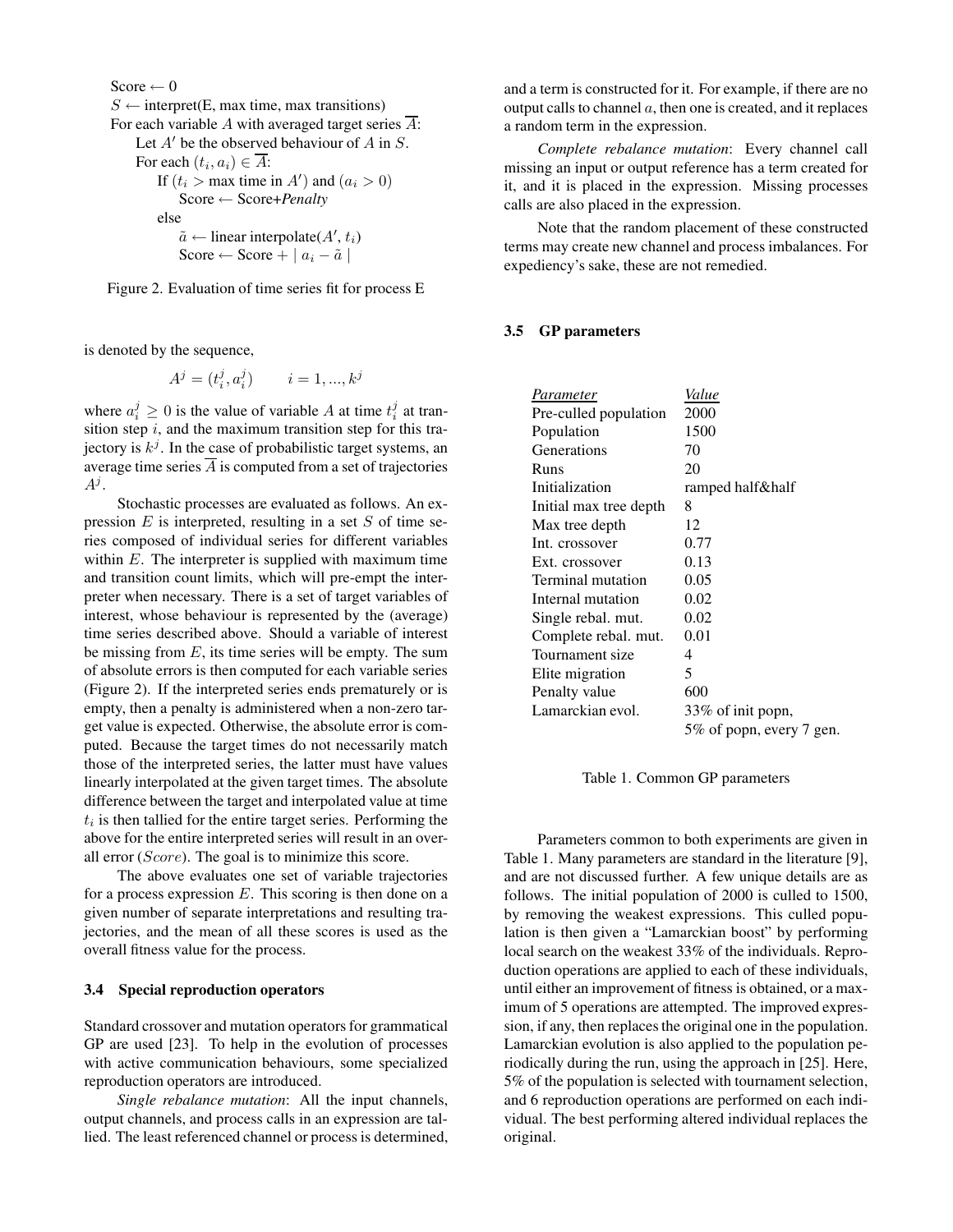# **4 Results**

#### **4.1 Experiment 1: Two-variable system**

| Parameter               | Value                               |
|-------------------------|-------------------------------------|
| <b>Targets</b>          | poly dec $\leftrightarrow proc_0$ , |
|                         | ramp inc $\leftrightarrow proc_1$   |
| Channels                | a, b                                |
| Channel rates           | evolved                             |
| Processes               | proc0, proc1                        |
| Time limit              | 10.0                                |
| <b>Transition limit</b> | 2000                                |
| Float range             | $0.75 \le f \le 12.0$               |
| Integer range           | $2 \leq i \leq 110$                 |
| Target series size      | 101                                 |
| # interpretations/eval  | 3                                   |
|                         |                                     |

Table 2. Experiment 1 parameters

|                          | Train   | <b>Test</b> |
|--------------------------|---------|-------------|
| Average score            | 634     | 912         |
| Std dev                  | 113     | 200         |
| Best score               | 494     | 676         |
| Worst score              | 890     | 1315        |
| Confidence range,        |         |             |
| low:high $(95%)$         | 581:687 | 818:1006    |
| Mean error per example   | 3.14    | 4.51        |
| Correlation train & test | 0.82    |             |

Table 3. Summary of results: solution evaluation

This experiment uses two target sequences with simple monotonic shapes – a polynomially decreasing sequence, and a ramped increasing sequence (see Figures 3 and 4). Other parameters are given in Table 2. All channel rates (a, b, both processes) are evolved.

Table 3 summarizes the results for the 2-variable runs. The mean solution score is within the 95% confidence range. By dividing the scores by the number of variables (2) and sample points (101), the overall error per sample point is about 3. There was a high correlation between the fitness scores and testing scores, which shows that the averaging of fitness scores is good for obtaining predictable processes.

The plots in Figures 3 and 4 show the target plot, the (averaged) output of all the solutions from the 20 runs, and the output from the solution with the best fitness score. Note that a run's best solution is the expression which obtained the best fitness (lowest accumulative error), based on the average of 3 separate interpretations and their corresponding fitness evaluations. Since these are probabilistic processes, however, subsequent interpretations are not guaranteed to exhibit excellent performance. The plots



Figure 3. Polynomial decreasing: target, run avg, and best



Figure 4. Ramped increasing: target, run avg, and best

show that all the solutions as plotted by the average exhibit a reasonable fit to the target behaviour. The expression for the single solution plotted in the above figures is:

$$
!proc_0 : (\overline{b} : 0) \# !proc_1 : ((\overline{b} : \overline{b} : 0) \# (b : \overline{proc_1} : 0)) \# 103@(\overline{proc_0} : \overline{proc_0} : \overline{proc_1} : \overline{proc_0} : 0) \# 34@(\overline{b} : 0) \# 37@(\overline{a} : 0) rates : a = 0.88 \qquad proc_0 = 0.86 b = 1.00 \qquad proc_1 = 0.89
$$

### **4.2 Experiment 2: Ethylene**

Here, we evolve a process which generates behaviour that matches that of a simulation for ethylene given in [26]. The SPIM expression was translated into the following:

$$
!proc0 : (ay : \overline{proc1} : 0 + ar : \overline{proc1} : 0) #
$$
  

$$
!proc1 : (\overline{ar} : \overline{ep} : 0 + \overline{pr} : 0 + pr : 0) #
$$
  

$$
4@(\overline{ay} : 0) #
$$
  

$$
200@(\overline{proc0} : 0)
$$

Ten interpretations were performed, and an average behaviour was computed for use as the target behaviour.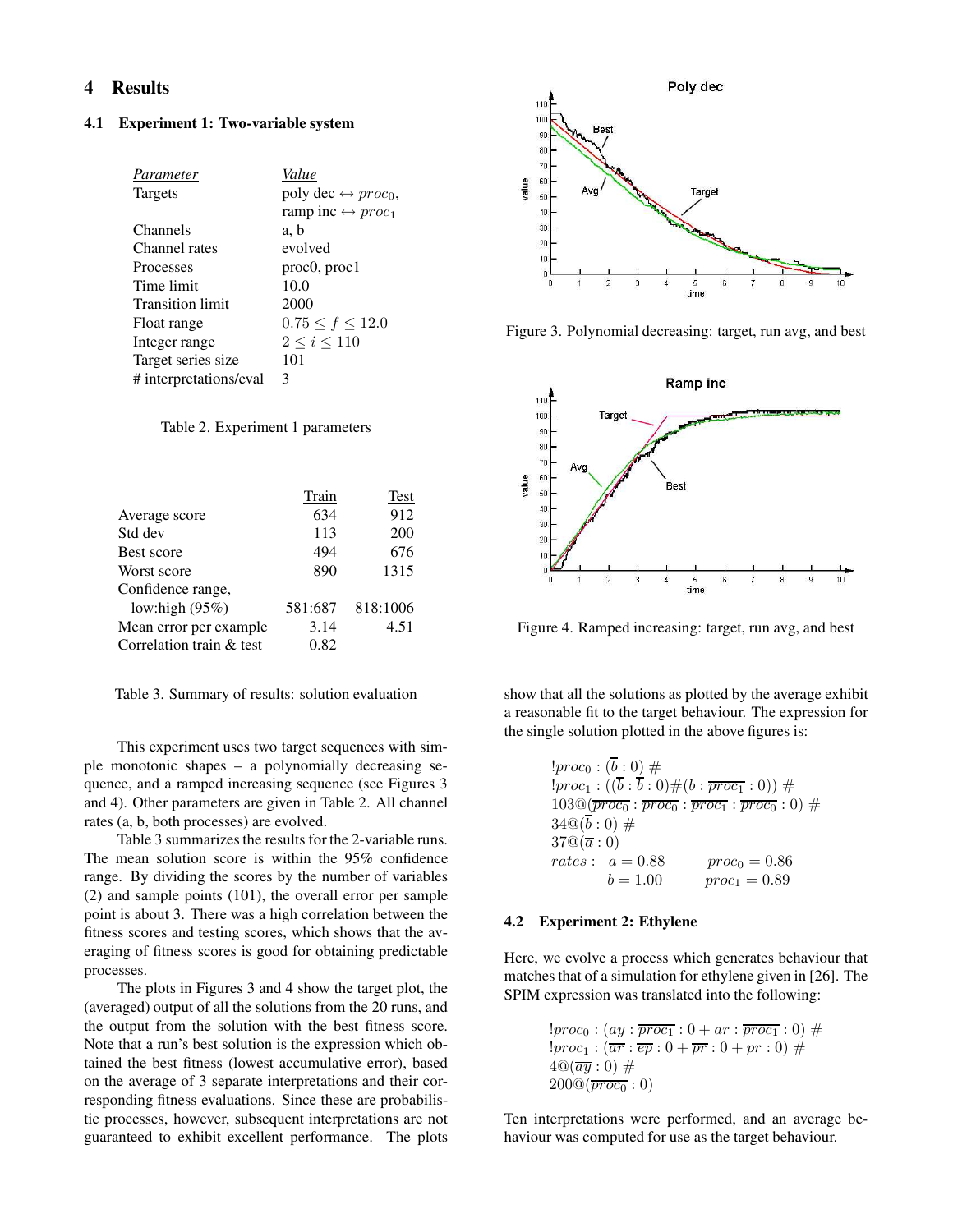| Parameter               | Value                                    |
|-------------------------|------------------------------------------|
| <b>Targets</b>          | 4 variables from Ethylene simulation     |
| Channels                | ay, ep, pr, ar                           |
| Channel rates           | fixed: $ay=1.0$ , $pr=1.0$ , $ar=10.0$ , |
|                         | $default=100000000.0$                    |
| Processes               | $proc_0, proc_1$                         |
| Time limit              | 0.20                                     |
| <b>Transition limit</b> | 2000                                     |
| Float range             | $0.75 \le f \le 12.0$                    |
| Integer range           | $1 \leq i \leq 200$                      |
| Target series size      | 145                                      |
| # interpretations/eval  | 3                                        |

Table 4. Experiment 2 parameters



Figure 5. Ethylene: target (solid) and avg solution (dash)

Parameters for this experiment are in Table 4. Although the target system uses 4 channels and 2 subprocesses, we only match the 4 channels during fitness evaluation. We also supply all channel rates, to match those of the target system. Note that this increases the problem difficulty for evolution, since predetermined channel rates are an additional problem constraint.

Table 5 summarizes the results for the 20 runs. The first column shows how the above solution expression measures against itself, by evaluating its output from 20 separate simulations against the average plot used as training data. Looking at the evolved solutions, there is a substantial gap between the scores of the best and worst solutions from the 20 runs. Statistically, 95% of solutions obtained will generate scores within the confidence range specified. The test scores are single interpretations of the designated solution from each run. Test scores tend to be weaker than the fitness scores. There is a very positive correlation (0.97) between the fitness and test scores.

Plots of the average solution behaviour from 20 runs against the target behaviour are in Figure 5. This plot shows 3 channels, since the *ar* and *ay* plots are almost identical. The curves for this solution and others tend to be more accurate during the early portion of the execution,

|                          | Target | Train | <b>Test</b> |
|--------------------------|--------|-------|-------------|
| Avg score                | 4925   | 8808  | 9724        |
| Std dev                  | 1728   | 2441  | 2459        |
| Best score               | 2436   | 3639  | 4149        |
| Worst score              | 8636   | 11898 | 12712       |
| Confidence range,        | 4117:  | 7666: | 8573:       |
| low:high $(95%)$         | 5733   | 9950  | 10875       |
| Mean error per example.  | 8.5    | 15.1  | 16.8        |
| Correlation train & test |        | 0 ዓ7  |             |

Table 5. Summary of results: solution evaluation



Figure 6. Variable EP range from 10 interpretations: target (red) and best (black)

due to a bias introduced in our time-series evaluation strategy. The source expression's interpretation produces more frequent but smaller-duration time changes early in the execution: the time up to 0.04 seconds contained 117 of the data points, while the remaining time span up to 0.10 seconds used 28 points. Hence solutions tended to be more divergent after 0.04 seconds, since scoring was not as precise.

One solution expression is:

 $!proc_0 : (\overline{ay} : ep : \overline{proc_0} : \overline{pr} : \overline{proc_0} : 0 + ar : ep : 0) \#$  $!proc_1 : (ar : ep : \overline{ar : proc_0} : 0 + ay : \overline{proc_0} : 0) \#$  $39@(\overline{proc_1} : \overline{proc_0} : 0) \neq$  $5@(\overline{pr}:0) \#$  $72@(\overline{proc_1} : 0) \#$  $27@(\overline{proc_1} : \overline{proc_1} : 0)$ 

Note that this expression is not similar to the source expression. This is because the target behaviour of the source expression is underspecified. Without the introduction of more constraints to help refine the characteristics of the target system, many evolved expressions can be reasonable candidate solutions. For example, for more accurate process inference, the behaviours of the source expression processes should also be included in the fitness evaluation.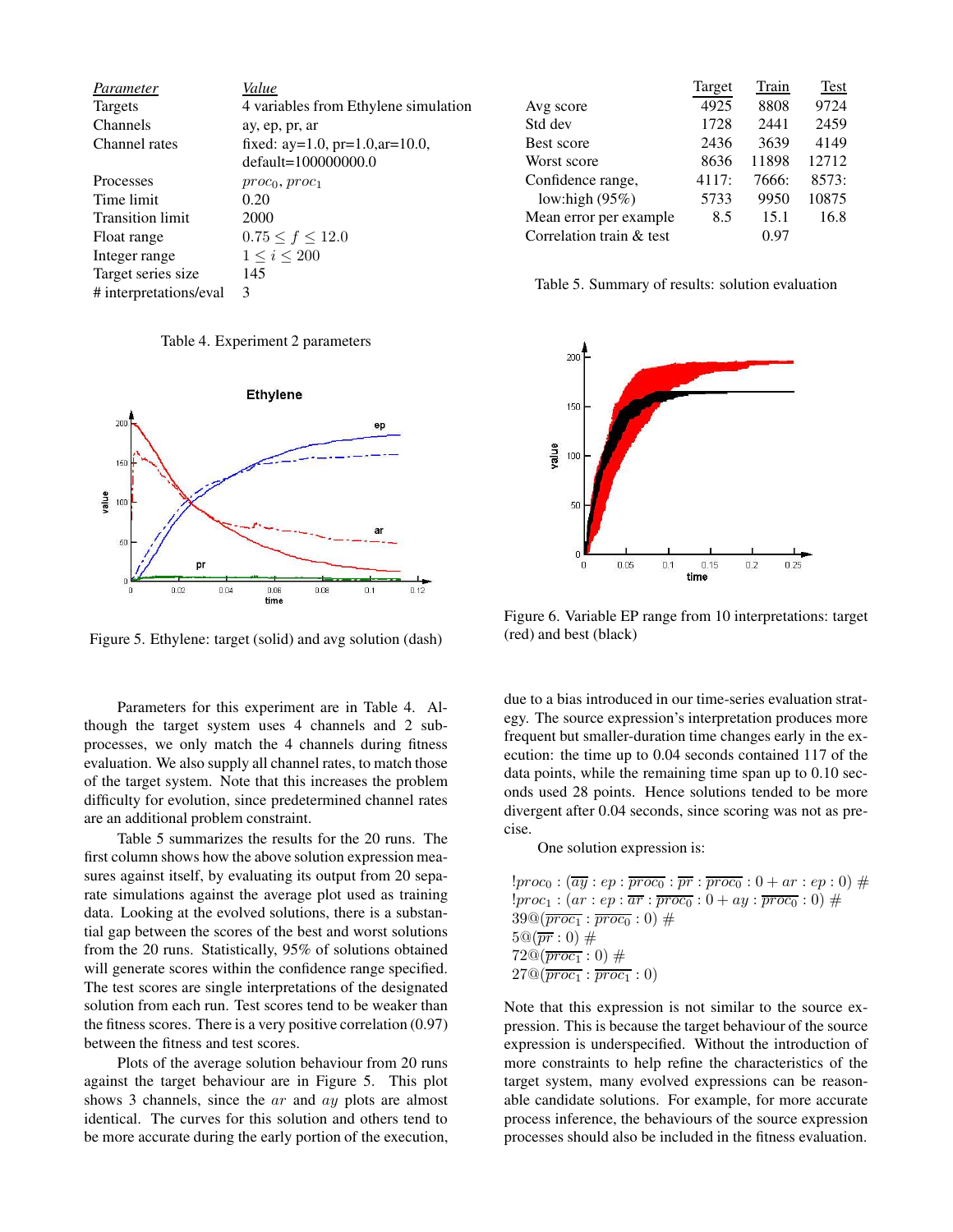

Figure 7. Performance graph: avg of 20 runs

Figure 6 shows the variation of one variable (EP) that occurs between separate interpretations of the same expression. The red portion shows the range seen from 10 interpretations of the target expression, and the black is the range from the above evolved solution. This particular solution underestimates the final EP value.

Figure 7 shows the average population fitness and best of generation fitness, averaged over the 20 runs. Due to the fitness evaluation's use of penalty scores, the population average is considerably higher than the best individual, and hence a logarithmic scale is used on the Y-axis. The curves to the left of the vertical line at generation 0 shows the effect of the culling and Lamarckian boost of the initial population.

# **5 Conclusion**

This paper described two example experiments in which genetic programming is used to automatically synthesize stochastic processes from example time series of their desired behaviours. Many other experiments were performed in the course of this research. We were successful in evolving processes for monotonic, continuous time series. Furthermore, we used up to 4 variables during the evaluation. Naturally, systems with more variables to infer are more difficult to evolve.

There are a number of new directions under investigation for this research. Experiments that used cyclic target behaviours were unsuccessful. When trying to evolve a process that matches a sine curve output, GP would evolve processes with flat output midway through the sine curve. The difficulty with cyclic and nonmonotonic behaviour is due to a number of factors. Firstly, cyclic behaviours are particularly difficult to evaluate using the simple evaluation strategy used in this paper. Cyclic stochastic processes tend to exhibit a much higher deviation of behaviour than monotonic processes, and this does not bode well with *sum of absolute errors* fitness evaluations. Secondly, sophisticated stochastic  $\pi$ -calculus expression structures are required for creating cyclic, non-monotonic behaviours, and channel passing is usually necessary for such systems. Although our implementation supports channel passing, we found that such expressions are too brittle for the reproduction and grammatical definition used in this paper. Evolution in our experiments spent much time removing deadlock from expressions, and so the additional intricacies of channel passing are too difficult to handle. Cellular encoding could be a more fruitful representation for such structures (see below).

There are other examples of research that use evolutionary computation to evolve network with time-series behaviour characteristics. Genetic algorithms have been used to evolve stochastic Petri systems for modelling metabolic networks [27]. They successfully evolve a Petri net that models a phospholipid pathway, from time-course data for the variables (substrates) of the target system. Although their evaluation strategy is similar to ours, their encoded representation within the GA is considerably different. The linear decoding of genes automatically results in a connected, non-deadlocked network. Our GP system, on the other hand, can often produce deadlocked, disconnected  $\pi$ calculus expressions. This does inhibit the performance of evolution.

Koza *et al.* use GP to evolve metabolic networks [28]. Their target network structures are similar in flavour to ours, in that the network execution is characterizable by time-course data for the variables of interest. However, like [27], their networks are deterministic, and network behaviour depends solely upon starting conditions (values) of the network. Furthermore, their GP representation uses cellular encoding, in which execution of a GP tree will refine an initial embryo network into a more complex one. This strategy is an ideal one for network-like structures, and would circumvent many of the deadlock issues we encountered.

This research is another step in an ongoing plan for using GP to evolve more complex and generalized processes. Earlier research by the author investigated the use of GP to evolve deterministic processes [29] and cyclic processes [30]. A goal is to automatically evolve processes that model chemical and biological networks [4] [5] [6].

Acknowledgment: Thanks to Janine Imada for helpful comments. Supported by NSERC Operating Grant 138467.

# **References**

- [1] R. Milner, *Communication and concurrency* (New York: Prentice Hall, 1989).
- [2] R. Milner, *Communicating and mobile systems: the pi-calculus* (Cambridge, UK: Cambridge University Press, 1999).
- [3] C. Priami, Stochastic pi-calculus, *The Computer Journal*, *38*(7), 1995, 579–589.